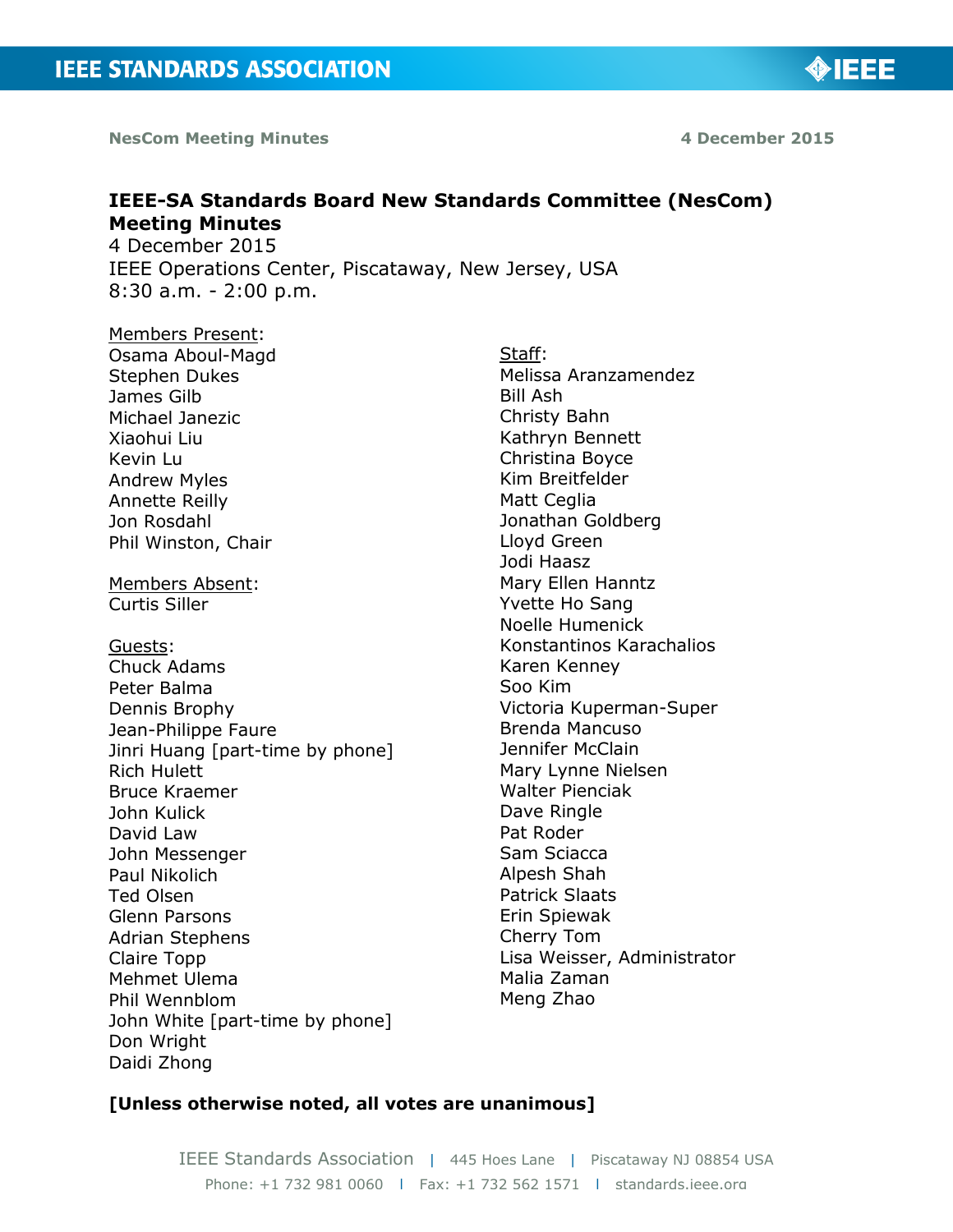# **1 CALL TO ORDER**

Chair Winston called the meeting to order at 8:30 a.m. There was a round of introductions by all present.

# **2 REVIEW OF AGENDA**

Chair Winston noted that there were two time sensitive PAR discussions; consideration of P1914.1 would occur at 10:30 a.m. and consideration of P62582-6 would occur at 12:00 p.m. in order to enable the respective Working Group Chairs to join the discussion of each PAR by phone. He also accepted a request by James Gilb to add a discussion to New Business about the relationship with IEEE and IEC. All were in agreement with these agenda changes.

There was a motion to approve the agenda. There was no objection to unanimous consent.

# **2.1 Consent Agenda**

## **2.1.1 Withdrawal Requests**

## **2.1.2 PARs to be Administratively Withdrawn**

## **P1619** (C/IA)

Standard for Cryptographic Protection of Data on Block-Oriented Storage Devices (Revision PAR)

## **P25010** (C/S2ESC)

Standard -- Adoption of ISO/IEC 25010-2010 Systems and Software Engineering -- Systems and Software Quality Requirements and Evaluation (SQuaRE) -- System and Software Quality Models (New PAR)

## **P1822** (EMB/Stds Com)

Standard for Digital Microscope Analyzer, Whole Slide Image Scanner and Digital Microscope

(New PAR)

## **P1580.1** (IAS/PCI)

Recommended Practice for Insulated Bus Pipe for Use on Shipboard and Fixed or Floating Platforms (New PAR)

## **P1595** (PE/ED&PG)

Standard for Designating and Quantifying Green Energy Projects in the Electricity **Sector** 

(New PAR)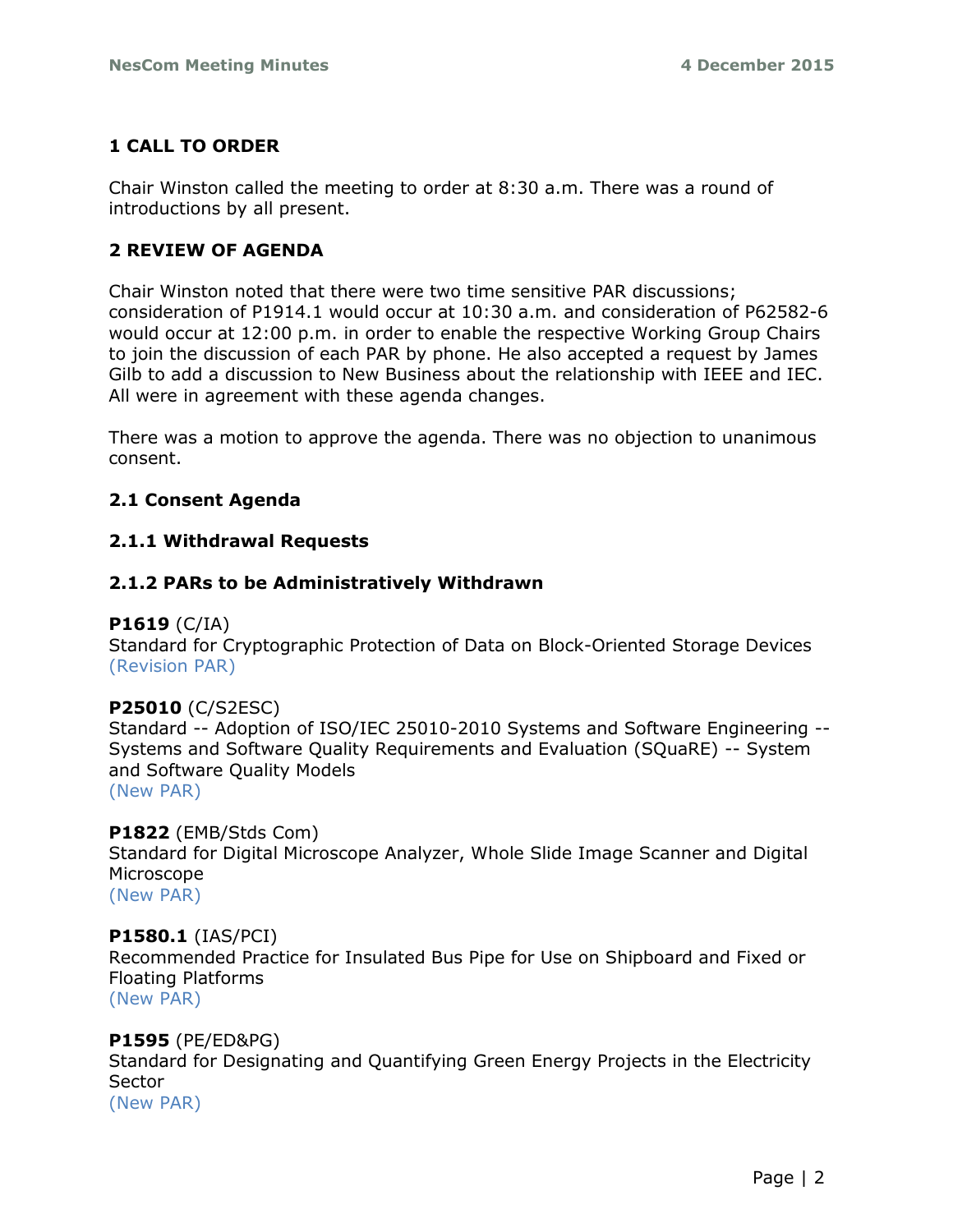## **P1254** (PE/IC)

Guide for Soil Thermal Stability (New PAR)

# **P692a** (PE/NPE)

Standard Criteria for Security Systems for Nuclear Power Generating Stations Amendment a: Alignment with Recent Industry Security Approach Changes (Amendment PAR)

## **PC93.3** (PE/PSC)

Standard for the Requirements for Power-Line Carrier Line Traps (30-500 kHz) (New PAR)

#### **P1562** (SASB/SCC21)

Guide for Array and Battery Sizing in Stand-Alone Photovoltaic (PV) Systems (Revision PAR)

#### **P2030.1** (SASB/SCC40)

Guide for Electric-Sourced Transportation Infrastructure (New PAR)

## **P1833** (VT/RTSC)

Guide for the Design of Direct Current Overhead Contact Systems for Transit Systems (New PAR)

# **3 APPROVAL OF PRIOR MEETING MINUTES**

There was a motion to approve the 2 September 2015 NesCom meeting minutes. There was brief discussion after James Gilb objected to the format of all of the minutes for the meetings from the committees of the SASB. Upon vote, the minutes of the 2 September 2015 NesCom meeting were approved [8 in favor, 1 opposed (Gilb), 1 abstain (Rosdahl)].

# **4 PARS FOR DISCUSSION**

## **4.1 Modified PARs**

IEEE-SA Board of Governors/Corporate Advisory Group

## **P1834**

Technology Supervision Code for Wind Turbine Rotor Systems *Recommendation: Approve modified PAR*

IEEE Computer Society/LAN/MAN Standards Committee

**P802.15.3d**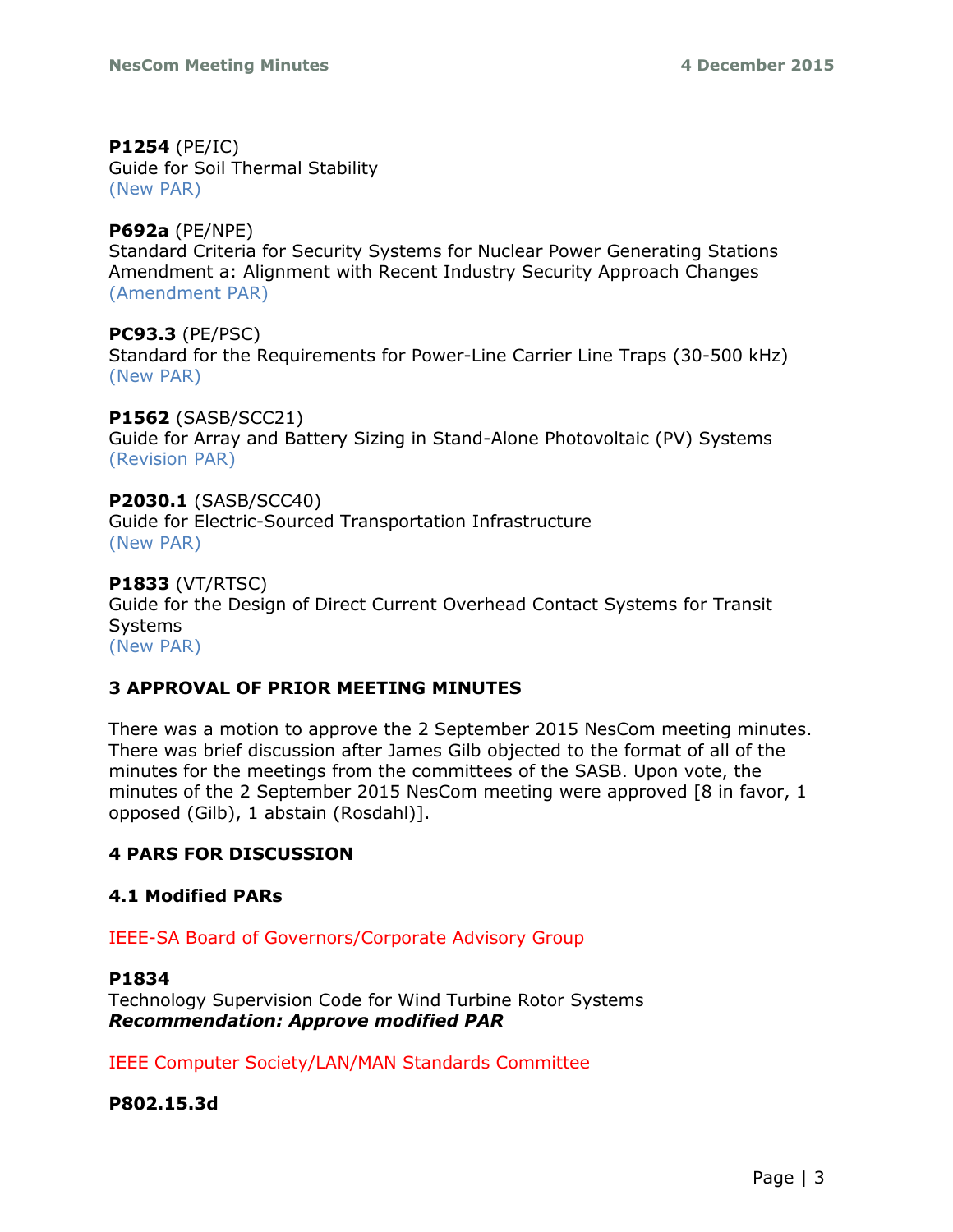Standard for Information technology-- Local and metropolitan area networks-- Specific requirements-- Part 15.3: Wireless Medium Access Control (MAC) and Physical Layer (PHY) Specifications for High Rate Wireless Personal Area Networks (WPAN) Amendment for a 100 Gb/s wireless switched point-to-point physical layer *Recommendation: Approve modified PAR (9 in favor, 0 opposed, 1 recuse)*

IEEE Communications Society/Standards Development Board

#### **P1912**

Standard for Privacy and Security Architecture for Consumer Wireless Devices *Recommendation: Approve modified PAR* 

IEEE Power and Energy Society/Power System Relaying

#### **PC37.238**

Standard Profile for Use of IEEE 1588 Precision Time Protocol in Power System Applications

*Recommendation: Approve modified PAR*

#### **4.2 Extension Requests**

IEEE Computer Society/Learning Technology

#### **P1484.13.4**

Recommended Practice for Learning Technology - IMS Content Packaging Information Model (CP) Version 1.2 - Mapping to the Conceptual Model for Resource Aggregation

*Recommendation: Approve request for an extension until December 2016*

#### IEEE Computer Society/Test Technology

#### **P1804**

Standard for Fault Accounting and Coverage Reporting to Digital Modules (FACR) *Recommendation: Approve request for an extension until December 2016*

#### **P1838**

Standard for Test Access Architecture for Three-Dimensional Stacked Integrated **Circuits** 

*Recommendation: Approve request for an extension until December 2018*

#### IEEE Communications Society/Standards Development Board

#### **P1903.1**

Standard for Content Delivery Protocols of Next Generation Service Overlay Network (NGSON) *Recommendation: Approve request for an extension until December 2016*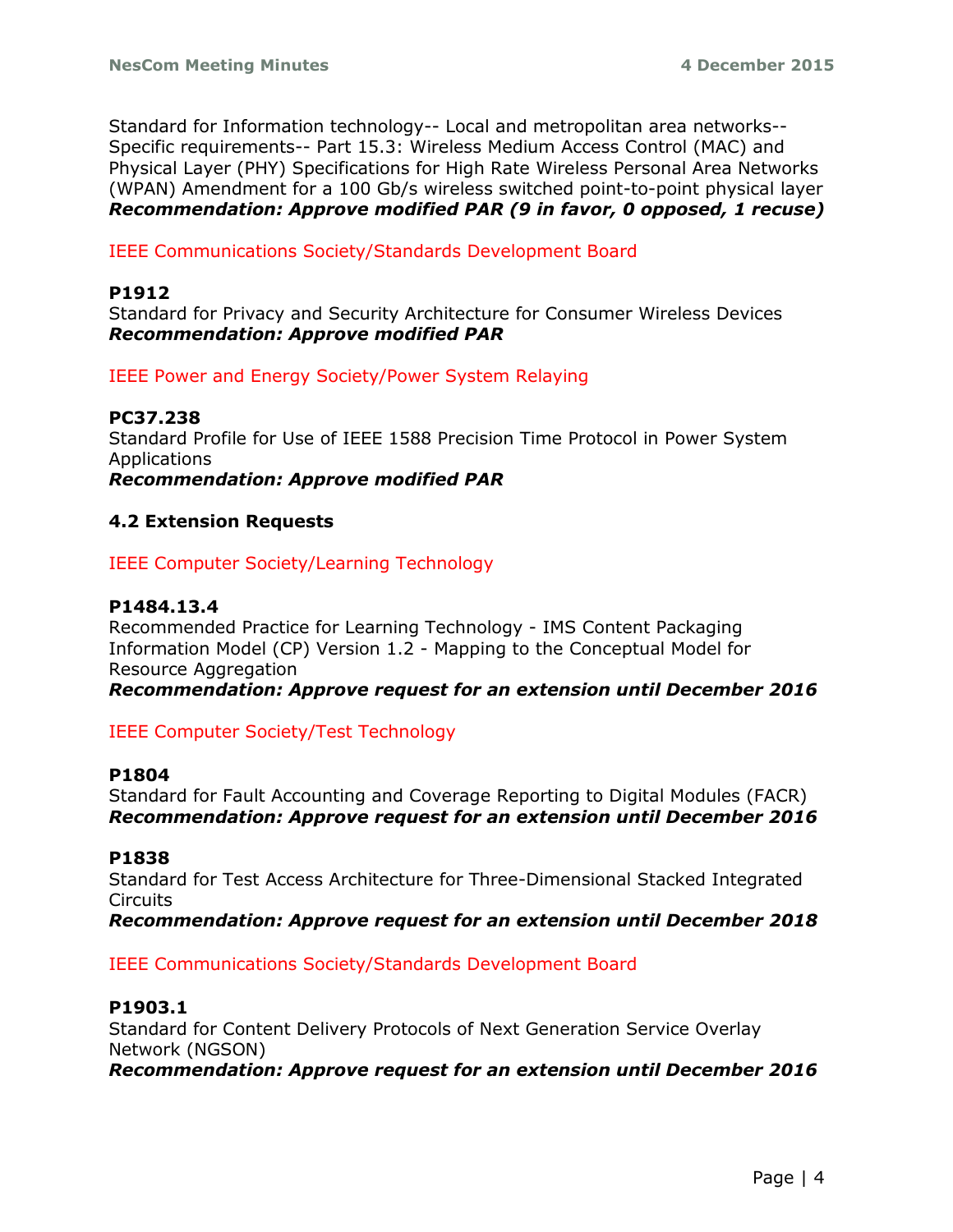## **P1903.2**

Standard for Service Composition Protocols of Next Generation Service Overlay Network (NGSON)

*Recommendation: Approve request for an extension until December 2016*

# **P1903.3**

Standard for Self-Organizing Management Protocols of Next Generation Service Overlay Network (NGSON)

*Recommendation: Approve request for an extension until December 2016*

## **P1907.1**

Standard for Network-Adaptive Quality of Experience (QoE) Management Scheme for Real-Time Mobile Video Communications *Recommendation: Disapprove request for an extension*

## **P1908.1**

Virtual Keyboard Standard for Indic Languages *Recommendation: Conditionally approve request for an extension until 2017; contingent upon placing text from comment 3.1 in dialog into section 2 on the PAR. NB: the condition has been met.*

IEEE Industry Applications Society/Petroleum & Chemical Industry

## **P1814**

Recommended Practice for Electrical System Design Techniques to Improve Electrical Safety

*Recommendation: Approve request for an extension until December 2017*

## **P80005-2**

Cold Ironing Part 2: High Voltage Shore Connection (HVSC) Systems - Communication Interface Description *Recommendation: Approve request for an extension until December 2017*

IEEE Industry Applications Society/Technical Books Coordinating Committee

## **P3001.11**

Recommended Practice for Application of Controllers and Automation to Industrial and Commercial Power Systems

*Recommendation: Approve request for an extension until December 2016*

## **P3002.2**

Recommended Practice for Conducting Load-Flow Studies of Industrial and Commercial Power Systems

*Recommendation: Approve request for an extension until December 2017*

## **P3002.3**

Recommended Practice for Conducting Short-Circuit Studies of Industrial and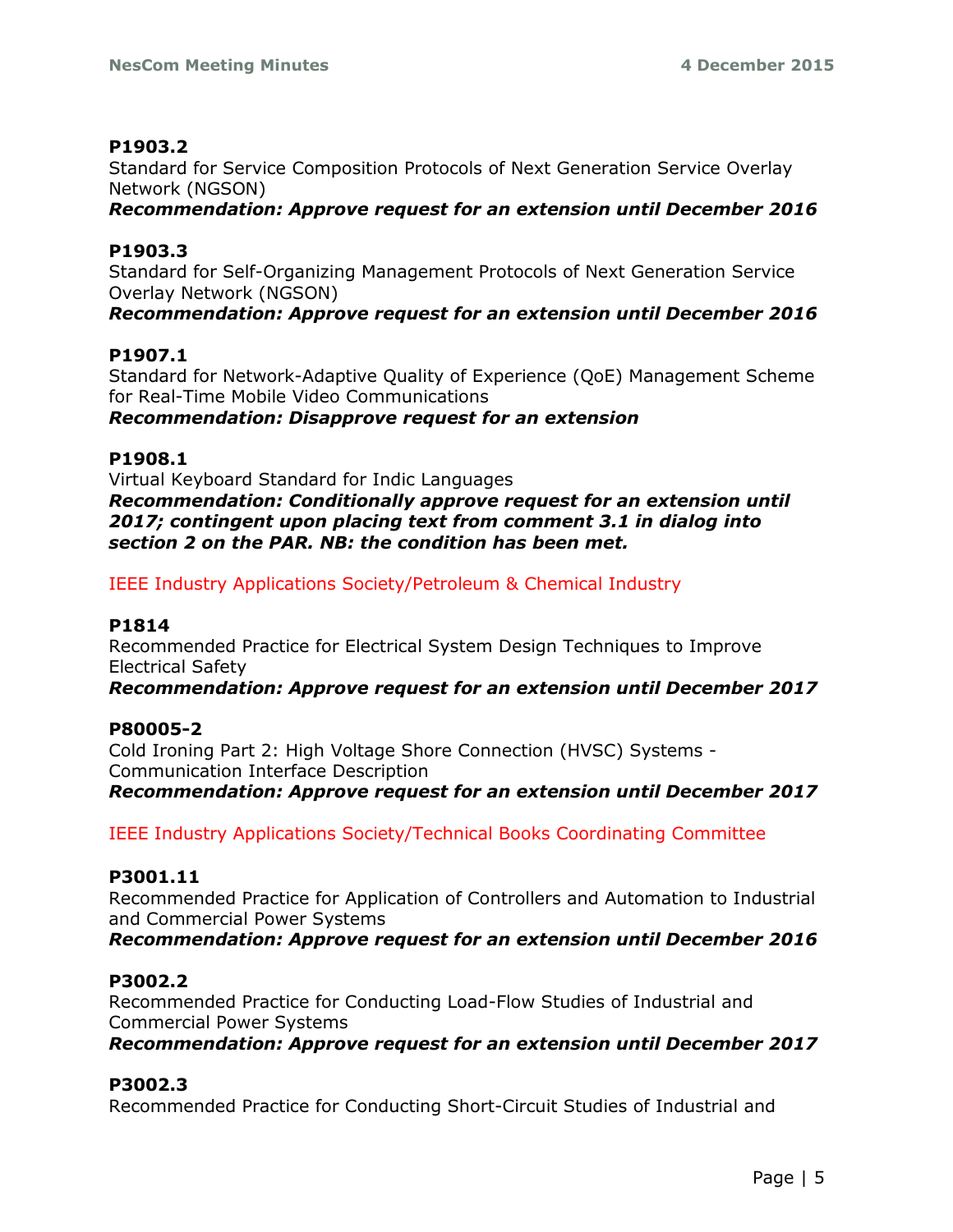#### Commercial Power Systems

# *Recommendation: Approve request for an extension until December 2017 (8 in favor, 2 opposed)*

## **P3002.7**

Recommended Practice for Conducting Motor-Starting Studies in Industrial and Commercial Power Systems

*Recommendation: Approve request for an extension until December 2017 (5 in favor, 3 opposed, 1 abstain)*

#### **P3002.8**

Recommended Practice for Conducting Harmonic-Analysis Studies of Industrial and Commercial Power Systems

*Recommendation: Approve request for an extension until December 2017 (7 in favor, 2 opposed)*

#### **P3004.7**

Recommended Practice for the Protection of Power Cables and Busway Used in Industrial and Commercial Power Systems

*Recommendation: Approve request for an extension until December 2017 (7 in favor, 2 opposed)*

#### **P3004.9**

Recommended Practice for the Protection of Power Transformers Used in Industrial and Commercial Power Systems

*Recommendation: Approve request for an extension until December 2017*

#### **P3004.13**

Recommended Practice for Overcurrent Coordination in Industrial and Commercial Power Systems

*Recommendation: Approve request for an extension until December 2017*

IEEE Instrumentation and Measurement Society/TC4 - High Frequency **Measurement** 

#### **P287.1**

Standard for Precision Coaxial Connectors at RF, Microwave and Millimeter-wave **Frequencies** 

*Recommendation: Approve request for an extension until December 2018*

IEEE Microwave Theory and Techniques Society/Standards Coordinating Committee

#### **P1549-2011/Cor 1**

IEEE Standard for Microwave Filter Definitions - Corrigendum 1 *Recommendation: Approve request for an extension until December 2016 (8 in favor, 1 recuse)*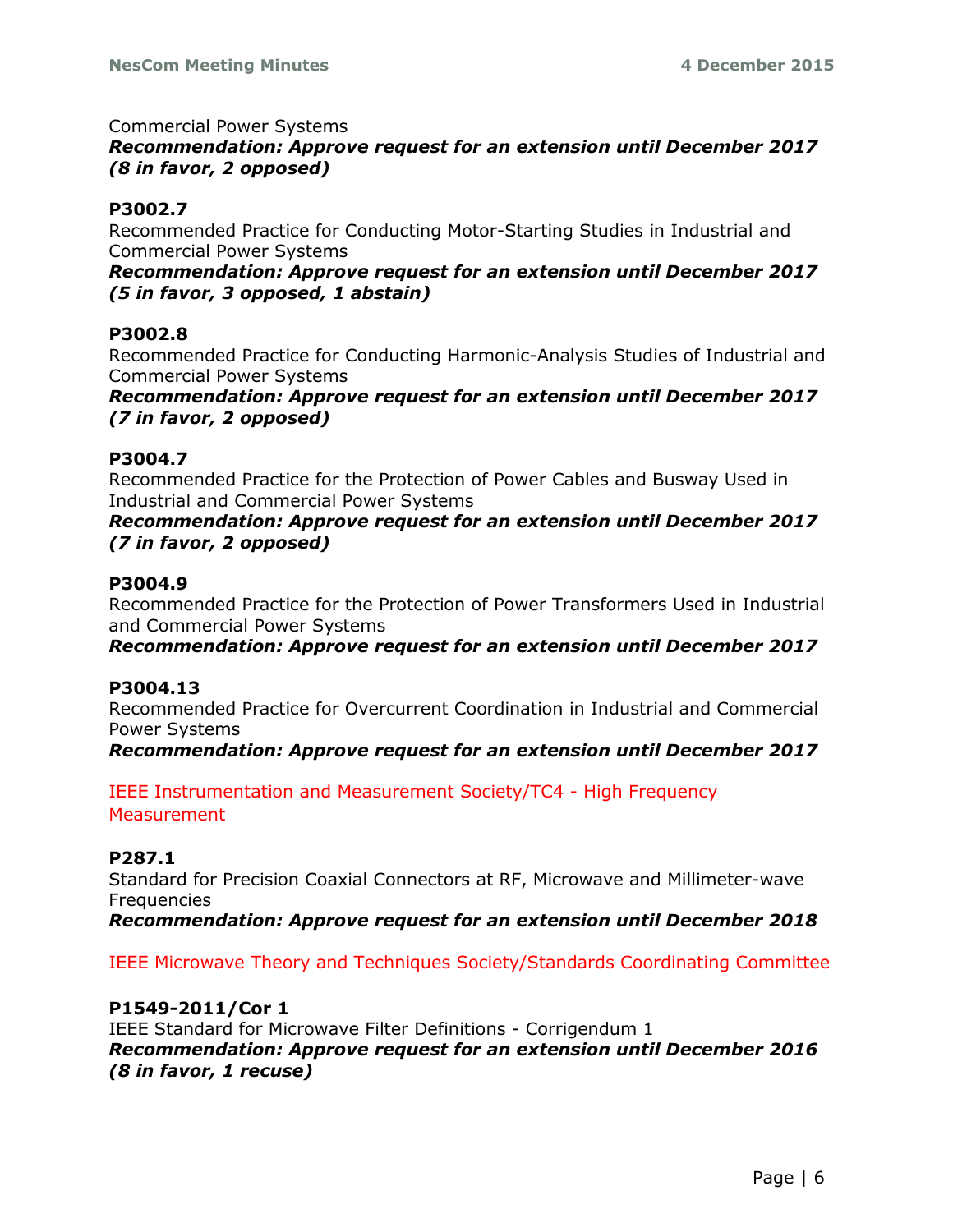## IEEE Power and Energy Society/Energy Development & Power Generation

#### **P421.5**

Recommended Practice for Excitation System Models for Power System Stability **Studies** 

*Recommendation: Approve request for an extension until December 2016*

IEEE Power and Energy Society/Electric Machinery

#### **P112**

Standard Test Procedure for Polyphase Induction Motors and Generators *Recommendation: Approve request for an extension until December 2016*

IEEE Power and Energy Society/Insulated Conductors

#### **P386**

Standard for Separable Insulated Connector Systems for Power Distribution Systems rated 2.5 kV through 35 kV

*Recommendation: Approve request for an extension until December 2016*

#### **PC62.22.1**

Guide for the Connection of Surge Arresters to Protect Insulated Shielded Electric Power Cable Systems Up to 46 kV

*Recommendation: Conditionally approve request for an extension until December 2016; contingent upon moving the acronym definition from section 8.1 into section 2 on the PAR. NB: the condition has been met.*

IEEE Power and Energy Society/Power System Relaying

#### **C37.113**

Guide for Protective Relay Applications to Transmission Lines *Recommendation: Disapprove request for an extension because the project was recommended for approval by RevCom.*

IEEE Power and Energy Society/Stationary Batteries Committee

#### **P946**

Recommended Practice for the Design of DC Power Systems for Stationary Applications

*Recommendation: Approve request for an extension until December 2017*

#### **P1679.1**

Guide for the Characterization and Evaluation of Lithium-Based Batteries in Stationary Applications

*Recommendation: Defer request for an extension until the next NesCom meeting with a request that more information is provided in section 2 on the PAR. (8 in favor 1 opposed)*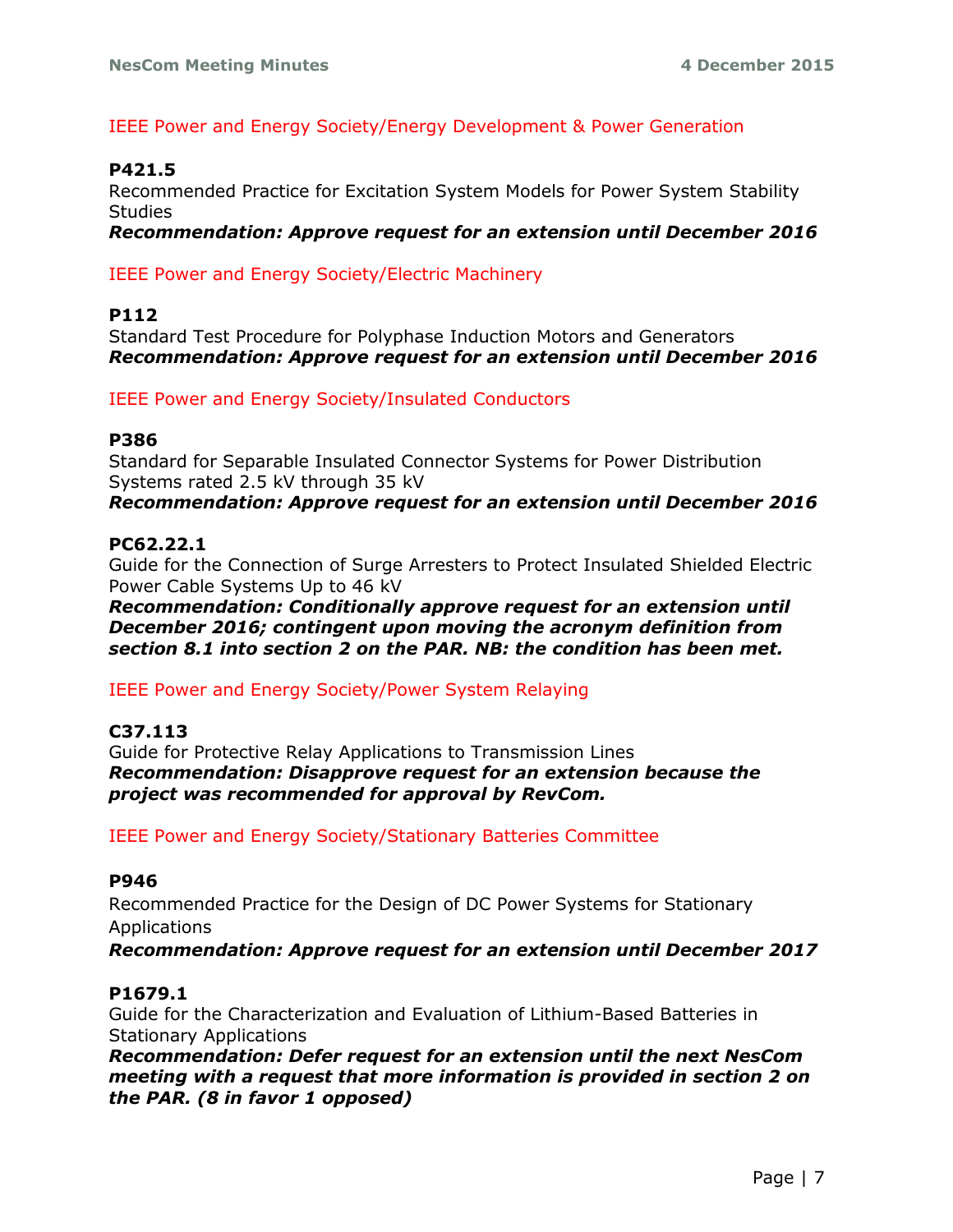## **P1679.2**

Guide for the Characterization and Evaluation of Sodium-Based Batteries in Stationary Applications

*Recommendation: Approve request for an extension until December 2017*

IEEE Power and Energy Society/Surge Protective Devices/Low Voltage

# **PC62.33**

Standard for Test Methods and Performance Values of Metal-Oxide Varistor Surge Protective Components

*Recommendation: Approve request for an extension until December 2016*

IEEE Power and Energy Society/Substations

#### **P1268**

Guide for Safety in the Installation of Mobile Substation Equipment *Recommendation: Approve request for an extension until December 2016*

## **P1427**

Guide for Recommended Electrical Clearances and Insulation Levels in Air Insulated Electrical Power Substations

*Recommendation: Approve request for an extension until December 2017*

## **1815.1**

Standard for Exchanging Information Between Networks Implementing IEC 61850 and IEEE Std 1815 (Distributed Network Protocol - DNP3)

*Recommendation: Disapprove request for an extension because the project was recommended for approval by RevCom.*

IEEE Power and Energy Society/Switchgear

## **PC37.06.1**

Recommended Practice for Preferred Ratings for High-Voltage (>1000 volts) AC Circuit Breakers Designated Definite Purpose for Fast Transient Recovery Voltage Rise Times

*Recommendation: Defer request for an extension until the next NesCom meeting with a request to clarify section 2 on the PAR. (8 in favor, 1 opposed)*

## **PC37.10.1**

Guide for the Selection of Monitoring for Circuit Breakers *Recommendation: Disapprove request for an extension (6 in favor, 2 opposed, 1 abstain)*

## **PC37.20.7**

Guide for Testing Switchgear Rated 38 kV or Below for Internal Arcing Faults *Recommendation: Approve request for an extension until December 2017*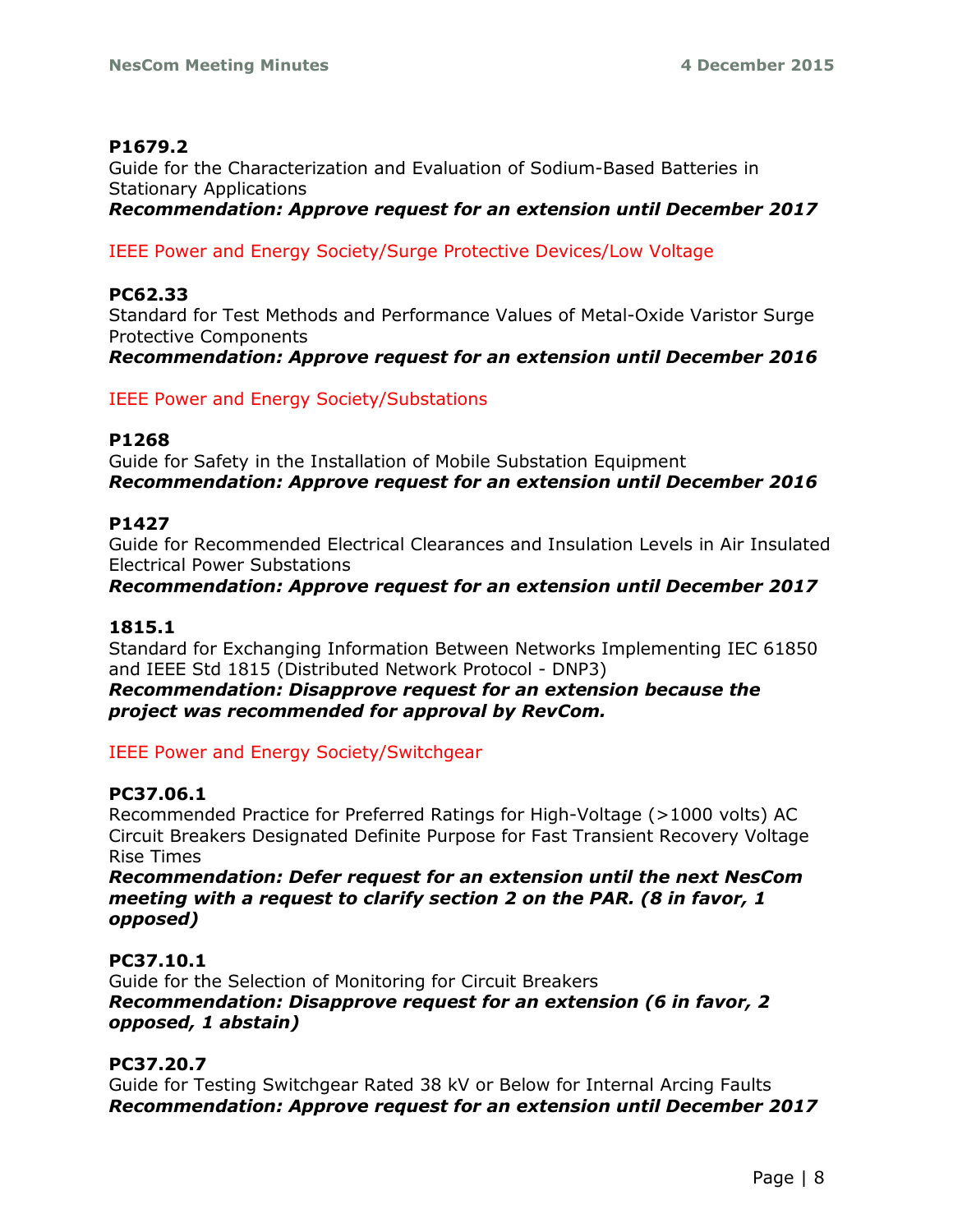## IEEE Power and Energy Society/Transmission and Distribution

## **P751**

Guide for Design of Wood Transmission Structures *Recommendation: Approve request for an extension until December 2017 (8 in favor, 1 opposed)*

IEEE Power and Energy Society/Transformers

#### **PC57.12.24**

Standard for Submersible, Three-Phase Transformers, 3750 kVA and Smaller: High Voltage, 34 500 GrdY/19 920 Volts and Below; Low Voltage, 600 Volts and Below *Recommendation: Approve request for an extension until December 2017*

#### **PC57.12.36**

Standard Requirements for Liquid-Immersed Distribution Substation Transformers *Recommendation: Approve request for an extension until December 2017*

#### **PC57.19.04**

Standard Performance Characteristics and Dimensions for High Current Power Transformer Bushings with Rated Continuous Current in Excess of 5000 A in Bus Enclosures

#### *Recommendation: Approve request for an extension until December 2017*

#### **PC57.156**

Guide for Tank Rupture Mitigation of Liquid-Immersed Power Transformers and Reactors

*Recommendation: Approve request for an extension until December 2017*

IEEE-SASB Coordinating Committees/SCC39 - International Committee on Electromagnetic Safety

#### **P62704-1**

Standard for Determining the Peak Spatial Average Specific Absorption Rate (SAR) in the Human Body from Wireless Communications Devices, 30 MHz - 6 GHz Part 1: General Requirements for using the Finite Difference Time Domain (FDTD) Method for SAR Calculations

#### *Recommendation: Approve request for an extension until December 2016*

#### **P62704-2**

Standard for Determining the Peak Spatial Average Specific Absorption Rate (SAR) in the Human Body from Wireless Communications Devices, 30 MHz - 6 GHz Part 2: Specific Requirements for Finite Difference Time Domain (FDTD) Modelling of Exposure from Vehicle Mounted Antennas

*Recommendation: Approve request for an extension until December 2016*

#### **P62704-3**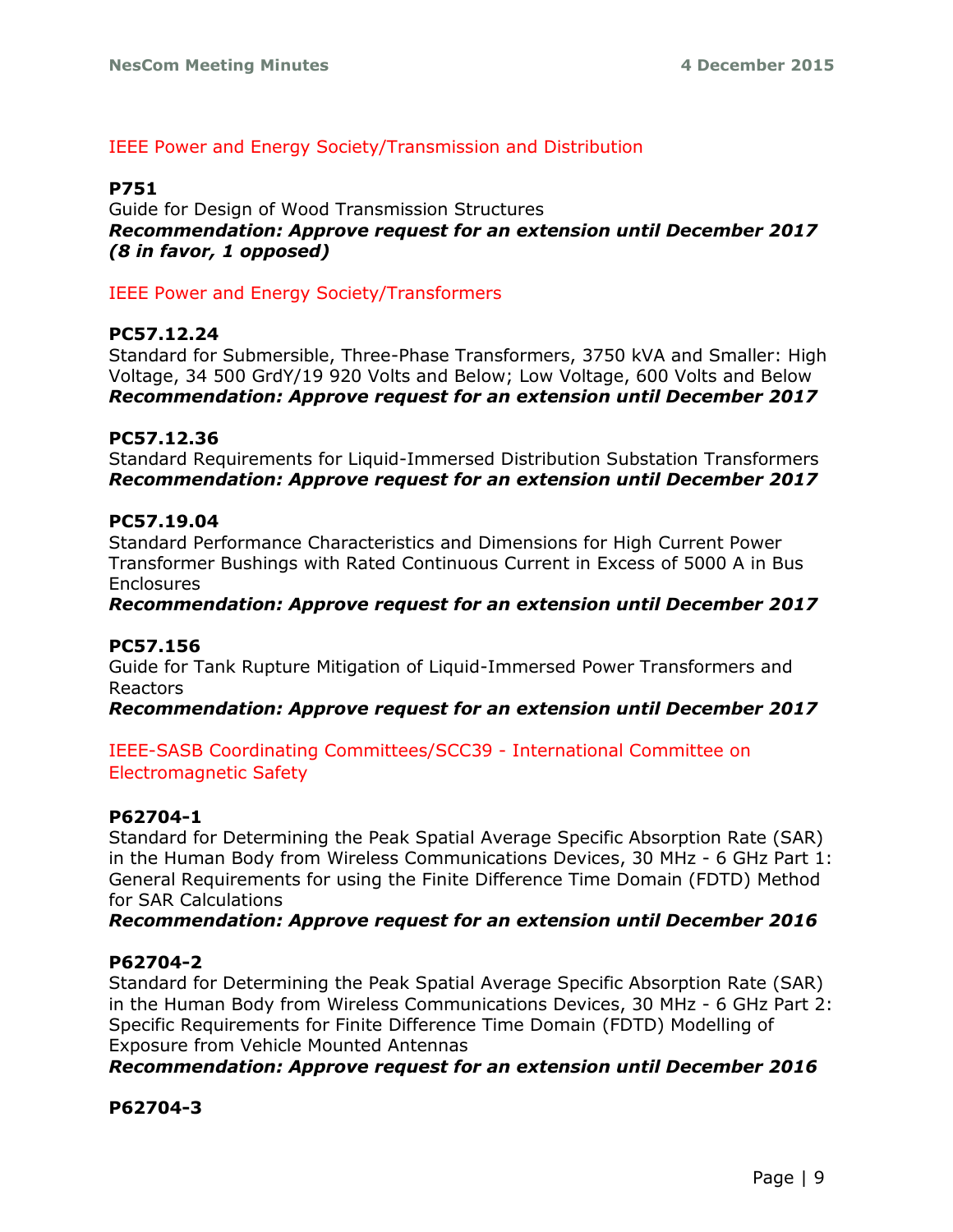Determining the Peak Spatial-Average Specific Absorption Rate (SAR) in the Human Body from Wireless Communications Devices, 30 MHz - 6 GHz Part 3: Specific Requirements for using the Finite Difference Time Domain (FDTD) Method for SAR Calculations of Mobile Phones

*Recommendation: Conditionally approve request for an extension until December 2017; contingent upon changing the wording in section 2 on the PAR from interlab study to interlaboratory comparison. (8 in favor, 1 opposed) NB: the condition has been met.*

#### **P62704-4**

Standard for Determining the Peak Spatial-Average Specific Absorption Rate (SAR) in the Human Body from Wireless Communications Devices, 30 MHz - 6 GHz: General Requirements for Using the Finite Element Method (FEM) for SAR Calculations and Specific Requirements for Modeling Vehicle-Mounted Antennas and Personal Wireless Devices

*Recommendation: Approve request for an extension until December 2017*

#### **4.3 New PARs**

IEEE Computer Society/LAN/MAN Standards Committee

#### **P802.3ca**

Approved Draft Standard for Ethernet Amendment: Physical Layer Specifications and Management Parameters for 25 Gb/s, 50 Gb/s, and 100 Gb/s Passive Optical Networks *Recommendation: Approve new PAR until December 2019*

#### **P802.3cb**

Approved Draft Standard for Ethernet Amendment: Physical Layer Specifications and Management Parameters for 2.5 Gb/s and 5 Gb/s Operation over Backplane and Copper Cables *Recommendation: Approve new PAR until December 2019*

#### **P802.15.4t**

Standard for Local and metropolitan area networks--Part 15.4: Low-Rate Wireless Personal Area Networks (LR-WPANs) Amendment for a Higher Rate (2 Mb/s) Physical (PHY) Layer

*Recommendation: Conditionally approve new PAR until December 2019; contingent upon adding (2 Mb/s) after Higher Rate in the title. NB: the condition has been met.*

#### **P802.15.4u**

Standard for Local and Metropolitan Area Networks -Part 15.4: Low-Rate Wireless Personal Area Networks (LR-WPANs) Amendment for Use of the 865-867 MHz Band in India

#### *Recommendation: Approve new PAR until December 2019*

#### **P802d**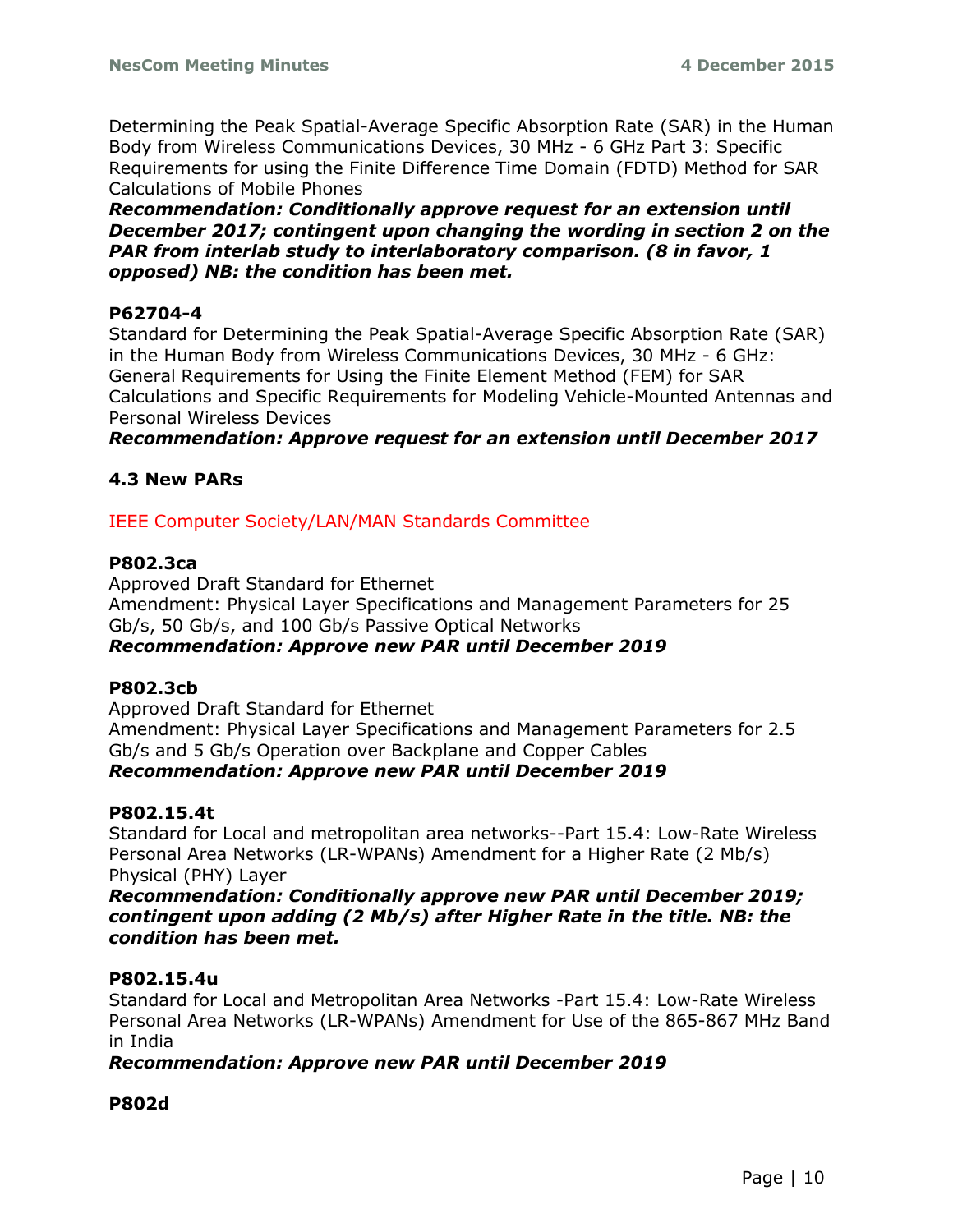Standard for Local and Metropolitan Area Networks: Overview and Architecture Amendment: Uniform Resource Names (URN) Namespace *Recommendation: Approve new PAR until December 2019*

#### IEEE Computer Society/Standards Activities Board

#### **P1857.8**

Standard for 2nd Generation Audio Coding *Recommendation: Approve new PAR until December 2019 (6 in favor, 2 opposed, 1 abstain)*

#### **P1857.9**

Standard for Immersive Visual Content Coding *Recommendation: Approve new PAR until December 2019 (4 in favor, 2 opposed, 3 abstain)*

IEEE Communications Society/Standards Development Board

Jinri Huang, Working Group Chair for COM/SDB/NGFI joined the meeting by phone for discussion of this PAR:

#### **P1914.1**

Standard for Packet-based Fronthaul Transport Networks *Recommendation: Defer new PAR until the next NesCom meeting. Guidance will be provided by NesCom members and staff. (7 in favor, 1 opposed, 1 abstain)*

**AI:** Steve Dukes and James Gilb volunteered to work with the group to edit the PAR.

#### **P1915.1**

Standard for Software Defined Networking and Network Function Virtualization **Security** 

*Recommendation: Approve new PAR until December 2019*

#### **P1916.1**

Standard for Software Defined Networking and Network Function Virtualization Performance

#### *Recommendation: Approve new PAR until December 2019*

#### **P1917.1**

Standard for Software Defined Networking and Network Function Virtualization Reliability

*Recommendation: Approve new PAR until December 2019*

IEEE Engineering in Medicine and Biology Society/IEEE 11073 Standards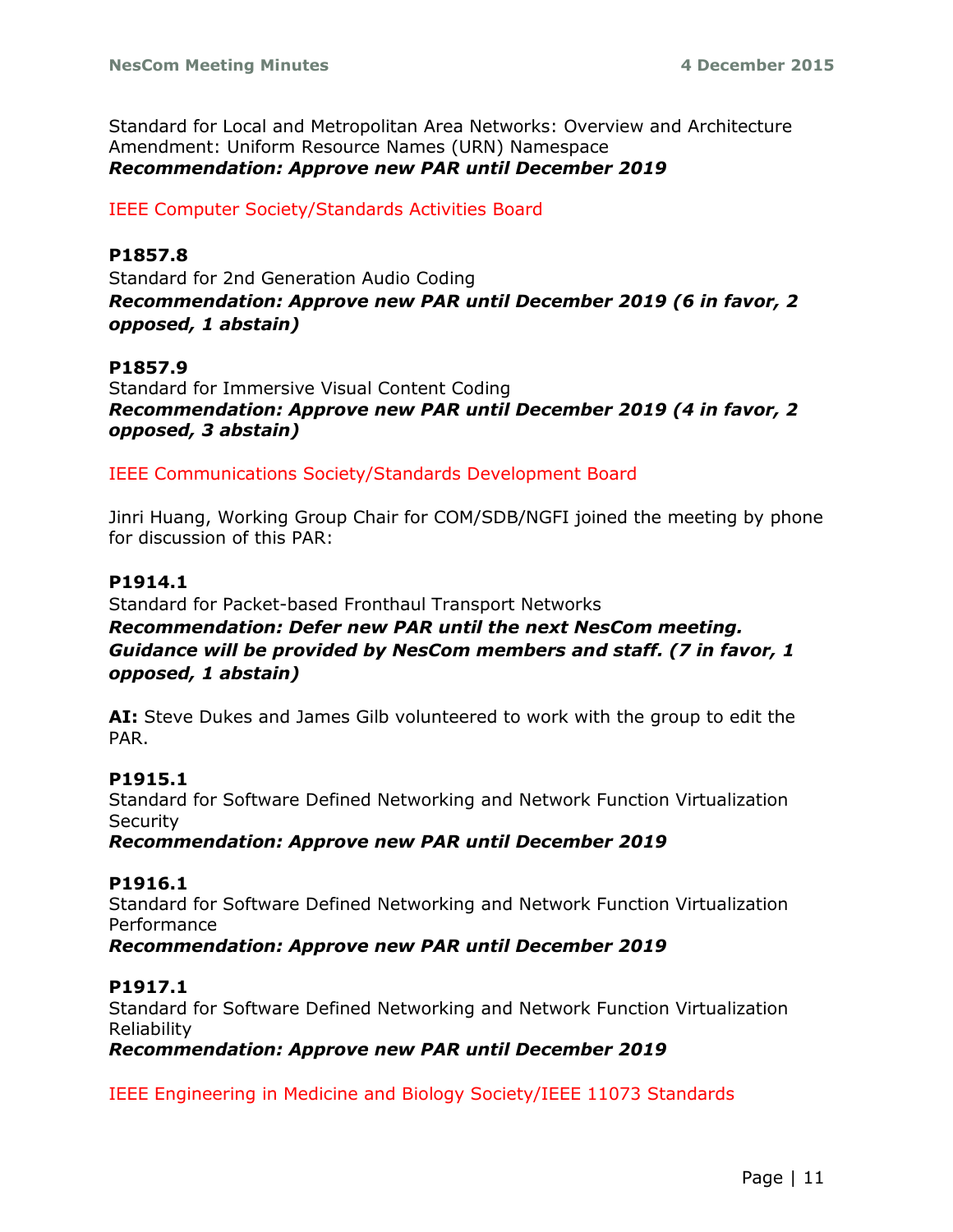# **Committee**

# **P11073-10101b**

Health informatics -- Point-of-care medical device communication -- Part 10101: Nomenclature Amendment 2: Additional definitions *Recommendation: Approve new PAR until December 2019*

## **P11073-10103a**

Health informatics--Point-of-care medical device communication Part 10103: Nomenclature--Implantable device, cardiac Amendment 1: Additional definitions *Recommendation: Approve new PAR until December 2019*

IEEE Electromagnetic Compatibility Society/Standards Development Committee

#### **P1848**

Techniques & Measures to Manage Risks With Regard to Electromagnetic **Disturbances** *Recommendation: Defer new PAR until the next NesCom meeting with* 

*request to edit sections 7 and 8 on the PAR. (4 in favor, 2 opposed, 3 abstain)*

IEEE Power and Energy Society/Nuclear Power Engineering

John White, Working Group Chair for PE/NPE/WG\_2.1 joined the meeting by phone for discussion of this PAR:

## **P62582-6**

Nuclear power plants -- Instrumentation and control important to safety -- Electrical equipment condition monitoring methods. Part 6: Insulation resistance *Recommendation: Approve new PAR until December 2019*

IEEE Power and Energy Society/ Switchgear

## **PC37.100.5**

Common Definitions for Switchgear *Recommendation: Approve new PAR until December 2019*

## **4.4 PARs for the Revision of Standards**

IEEE Antennas and Propagation Society/Antennas

## **P149**

Recommended Practice for Antenna Measurements *Recommendation: Approve PAR for the revision of a standard until December 2019*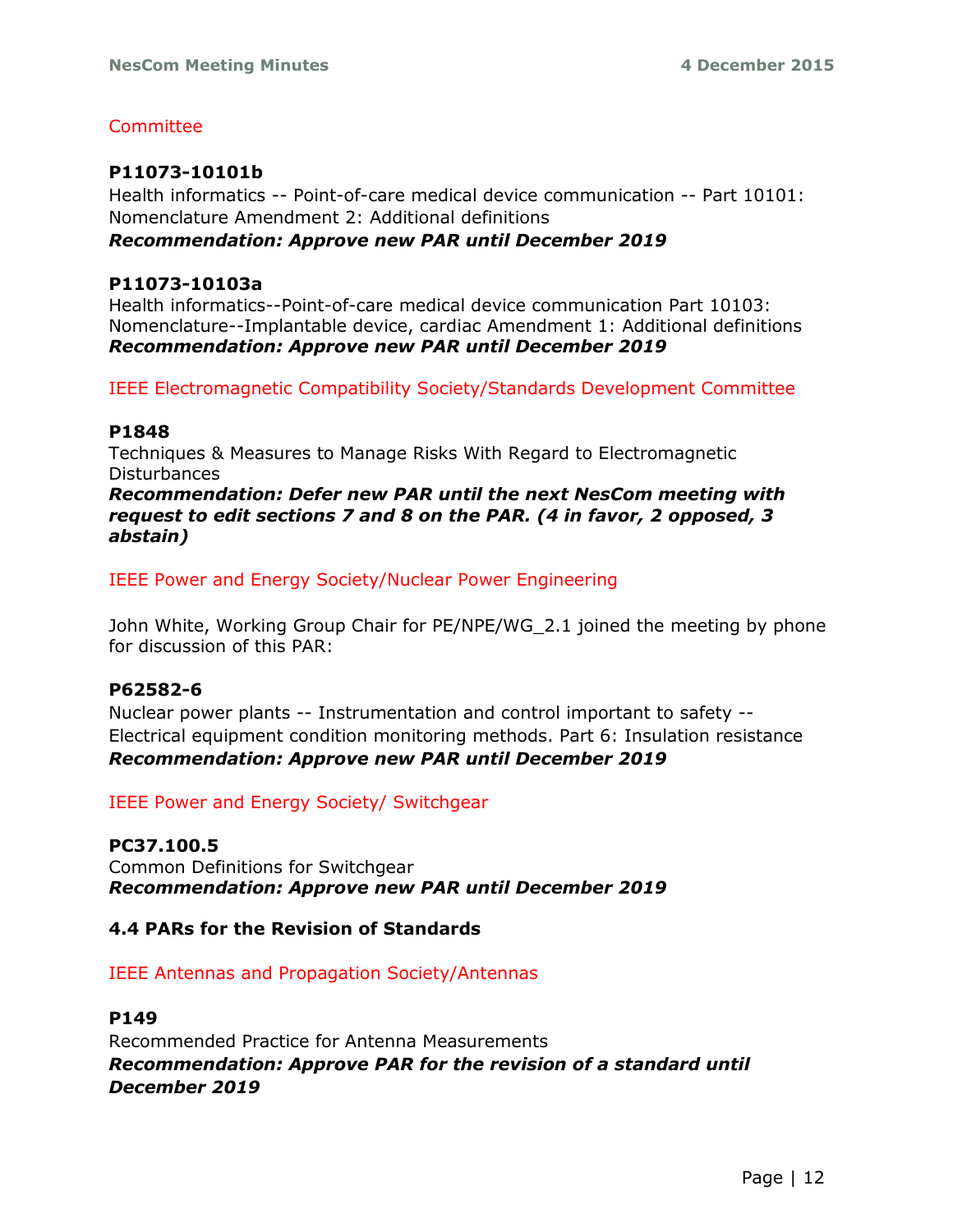## **P1502**

Recommended Practice for Radar Cross-Section Test Procedures *Recommendation: Approve PAR for the revision of a standard until December 2019*

IEEE Antennas and Propagation Society/Propagation

## **P211**

Standard Definitions of Terms for Radio Wave Propagation *Recommendation: Approve PAR for the revision of a standard until December 2019*

IEEE Computer Society/Microprocessor Standards Committee

## **P1722.1**

Standard for Device Discovery, Connection Management, and Control Protocol for Time-Sensitive Networking Systems

*Recommendation: Approve PAR for the revision of a standard until December 2019 (8 in favor, 1 abstain)*

IEEE Electromagnetic Compatibility Society/Standards Development Committee

# **P1597.1**

Standard for Validation of Computational Electromagnetics Computer Modeling and **Simulations** 

*Recommendation: Approve PAR for the revision of a standard until December 2019 (8 in favor, 1 abstain)*

IEEE Industry Applications Society/Petroleum & Chemical Industry

## **P515**

Standard for the Testing, Design, Installation, and Maintenance of Electrical Resistance Trace Heating for Industrial Applications *Recommendation: Approve PAR for the revision of a standard until December 2019*

IEEE Power and Energy Society/Electric Machinery

## **P115**

Guide for Test Procedures for Synchronous Machines Part I--Acceptance and Performance Testing Part II--Test Procedures and Parameter Determination for Dynamic Analysis

*Recommendation: Approve PAR for the revision of a standard until December 2019*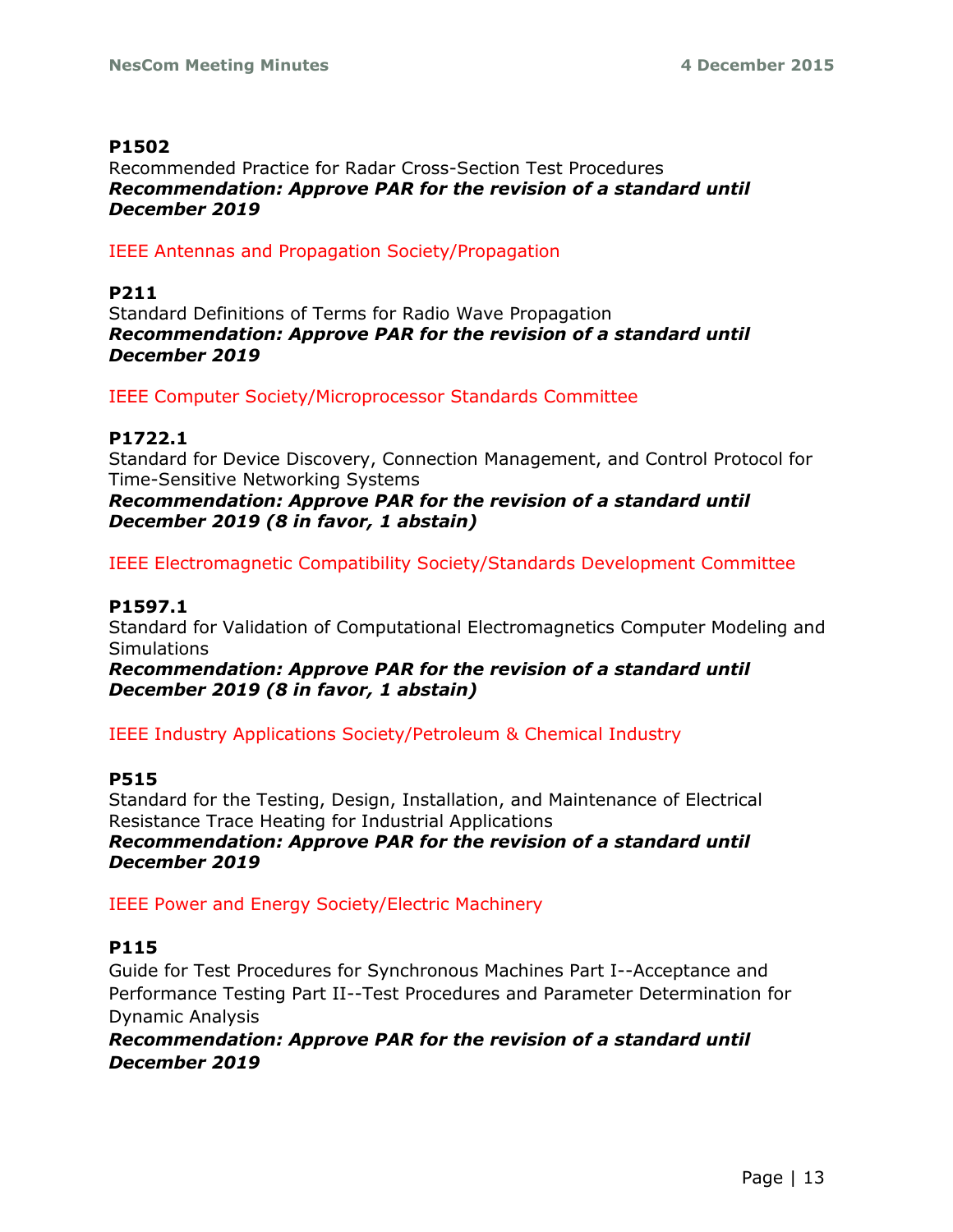# IEEE Power and Energy Society/Insulated Conductors

# **P1617**

Guide for Assessment, Mitigation, and Control of Corrosion of Metallic Shields in Extruded Dielectric Cables rated 5 kV to 46 kV *Recommendation: Approve PAR for the revision of a standard until December 2019*

IEEE Power and Energy Society/Power System Relaying

#### **PC37.108**

Guide for the Protection of Secondary Network Systems *Recommendation: Approve PAR for the revision of a standard until December 2019*

#### **PC37.233**

Guide for Power System Protection Testing *Recommendation: Approve PAR for the revision of a standard until December 2019*

#### IEEE Power and Energy Society/Switchgear

#### **PC37.24**

Guide for Evaluating the Effect of Solar Radiation on Outdoor Metal-Enclosed Switchgear

*Recommendation: Approve PAR for the revision of a standard until December 2019*

IEEE-SASB Coordinating Committees/SCC20 - Test and Diagnosis for Electronic **Systems** 

#### **P1505.1**

Standard for the Common Test Interface Pin Map Configuration for High-Density, Single-Tier Electronics Test Requirements Utilizing IEEE Std 1505 *Recommendation: Approve PAR for the revision of a standard until December 2019*

#### **P1636**

Standard for Software Interface for Maintenance Information Collection and Analysis (SIMICA)

*Recommendation: Approve PAR for the revision of a standard until December 2019*

## **5 OLD BUSINESS**

There was no old business.

#### **6 NEW BUSINESS**